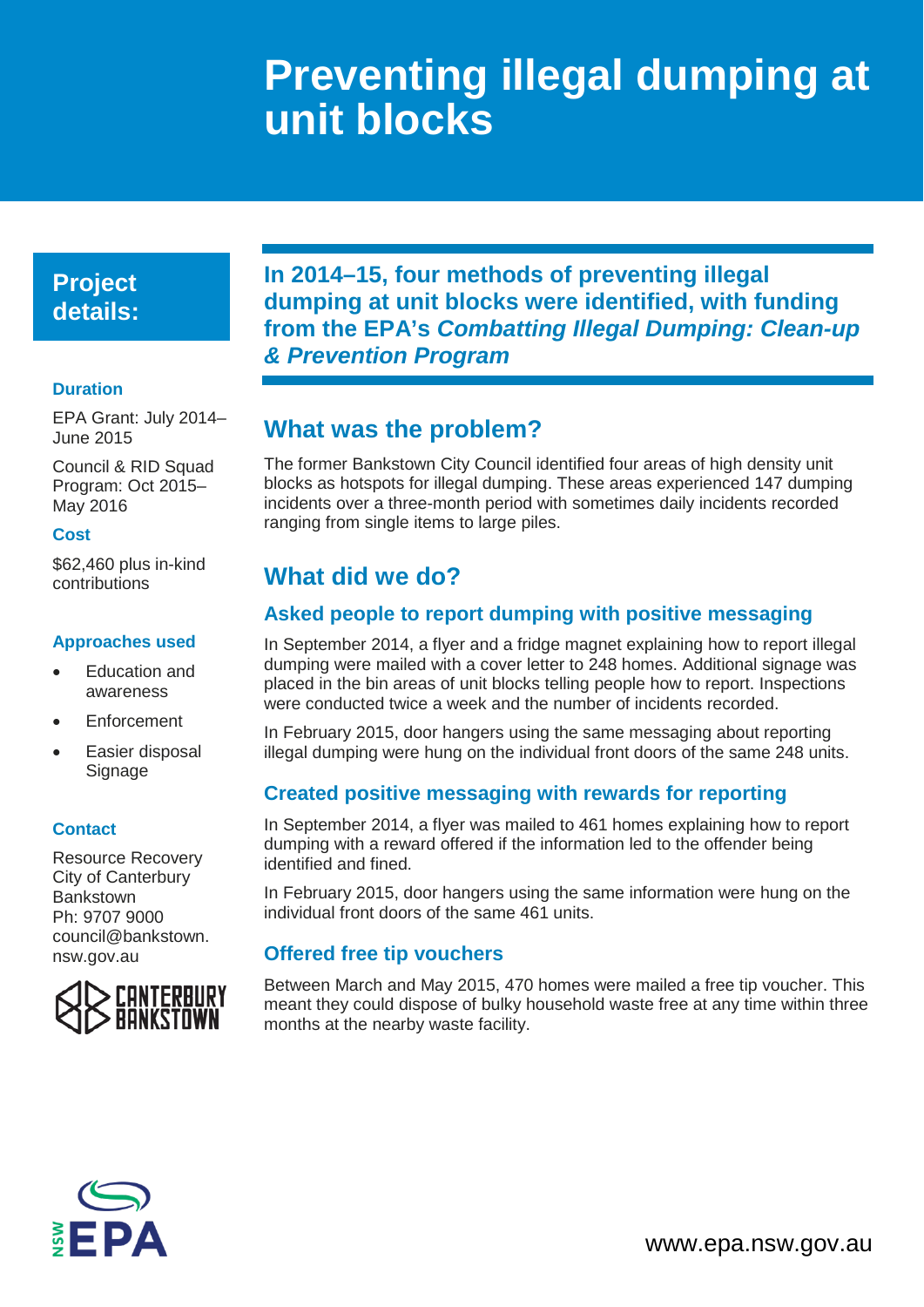## **Project features:**

#### **How effectiveness and results were evaluated**

We compared the number of dumping incidents before and after each type of intervention to assess effectiveness.

#### **What was the result?**

• Operation Jacob was the most effective way to stop dumping with 100% decrease in incidents in the first 10 days.

• Offering residents a free clean up service or free disposal at a waste facility did not reduce dumping.

Asking residents to report dumping did not result in more reports but did appear to deter offenders fearful of being reported.

Door hangers and postcards delivered under doors were much more effective than mailing information. Door hangers and postcards resulted in a 60% decrease in dumping, compared to mail outs.

### **Offered free, quick and easy collection services**

Between March and May 2015, 777 homes were mailed a flyer offering a free 'move out collection service'. The service offered collection of waste within 48 hours, instead of the usual two-week wait, and let residents book a collection for an individual unit instead of the whole block as usually required.

The results of these four trials were evaluated and the next phase was developed as an internal program working with support from the Sydney Regional Illegal Dumping (RID) Squad.





Figure 1 Illegally dumped waste taped and sign posted 19 November 2015

Figure 2 4 days later, 23 November 2015 waste is removed by resident

### **Operation Jacob**

Named after the street in which these trials were first coducted, Jacob Street, Bankstown a communication and enforcement program was developed. The trial focused on one unit block that had experienced weekly dumping incidents.

The program had four components:

- Postcards using the words 'no', 'illegal' and 'wrong thing' emphasised that dumping outside unit blocks is unlawful. The postcards also explained how to book a collection service. Postcards were delivered under the door of every unit within the complex.
- When a dumping incident occurred (monitored by daily inspections), the RID Officer taped off the waste with investigation tape and placed a sign in the waste saying it was illegally dumped and asking for information.
- At the same time as taping off the waste, the RID Officer put another postcard under each unit's front door appealing for information about who had dumped the waste.
- The taped-off waste was left at the site until the investigation was complete (or until the waste was removed by the offender) before being cleaned up.

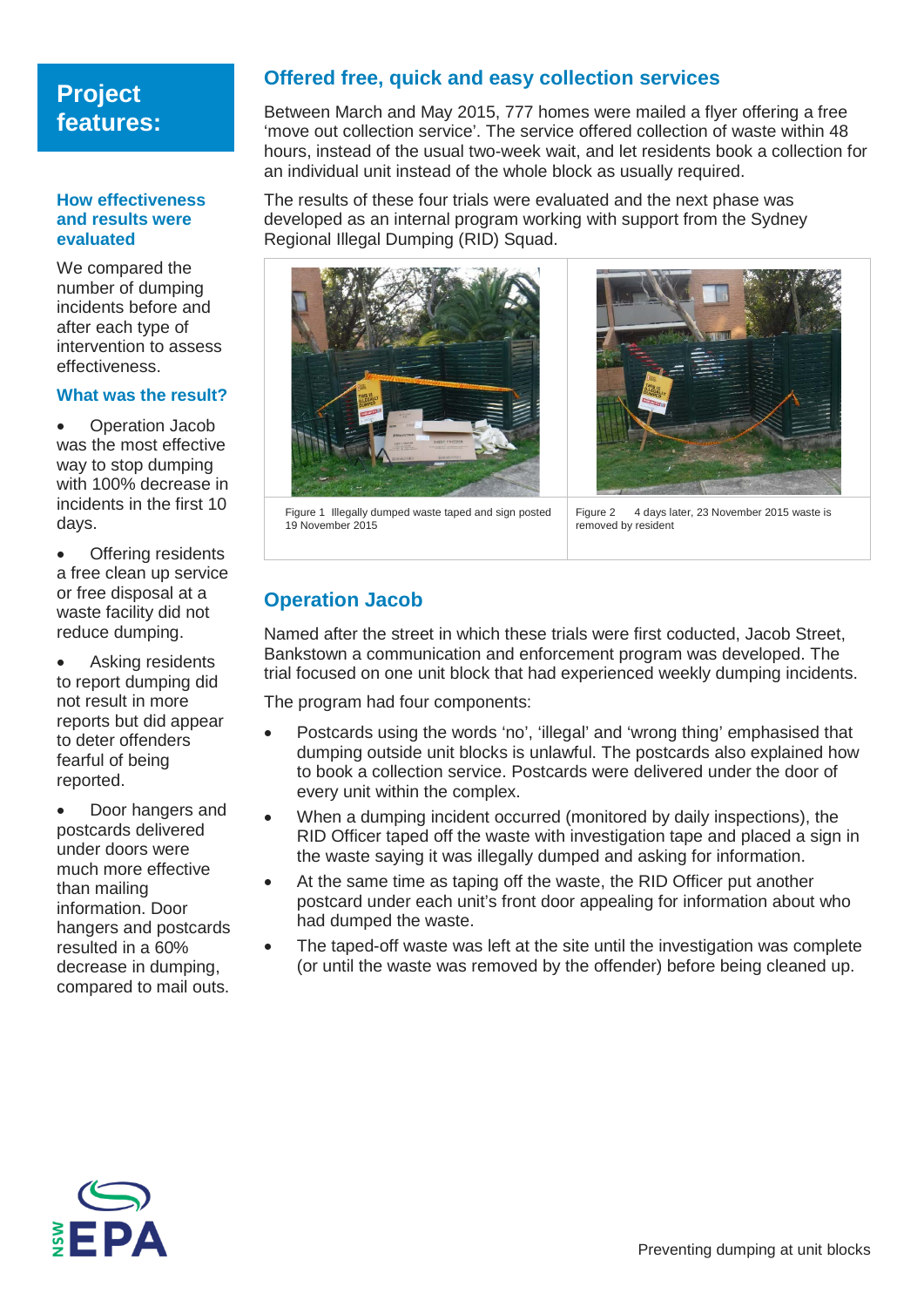

**THIS IS ILLEGAL!** INVESTIGATORS ARE IN YOUR AREA TO CATCH<br>PEOPLE WHO DO THE WRONG THING.



**HAVE ITEMS TO** 

Figure 3 Initial Operation Jacob postcards put under doors.

## **What was the result?**

## **Asking people to report dumping**

In a two-month period, one person called to report an incident. No rewards were given as the information wasn't valuable.

In September 2014 when only direct mail outs were used, 27 incidents occurred. This represents no significant change in rates of dumping to what was regularly observed.

In February when the same information was delivered via door hangers, 11 incidents occurred. Representing a 60% decrease in dumping compared to the mail outs in September.

### **Free tip vouchers**

Only five tip vouchers were redeemed, representing a 1% uptake.

During this time there were 61 incidents, representing no significant change compared to regular observations before the trial.

## **Free, quick and easy collection services**

Eight collections were booked representing a 1% uptake.

During this time there were 59 incidents, representing no significant change compared to regular observations before the trial.

## **Operation Jacob**

After the first education postcards were delivered there were no incidents for 10 days.

When the first incident occurred, it was taped off, a sign was placed on the waste and investigation postcards were put under all front doors in the block. When the RID Officer returned three days later, a resident had removed the waste.

## **What did we learn?**

Offering residents cheaper and easier ways to dispose of waste does not result in less dumping around unit blocks.

Using door hangers and postcards to ask people to report dumping appears to deter dumpers.

Asking people to report dumping or offering rewards for information does not increase reporting.

Mailing out information does not appear to be an effective way of communicating with residents in this context.

Using imagery and clear, simple messaging is more effective than translating materials.

Translating materials in this context is not necessary. The former Bankstown City Council had identified that just because a person can speak a language doesn't mean they can read it. Translation confuses messages and makes material look cluttered. It can also segregate the community, making people from a particular language group feel targeted as offenders.





**IG IS ILLEGAL AND<br>YOUR BUILDING<br>GLY.** 



Figure 5 Operation Jacob postcard to follow up after dumping has occurred.